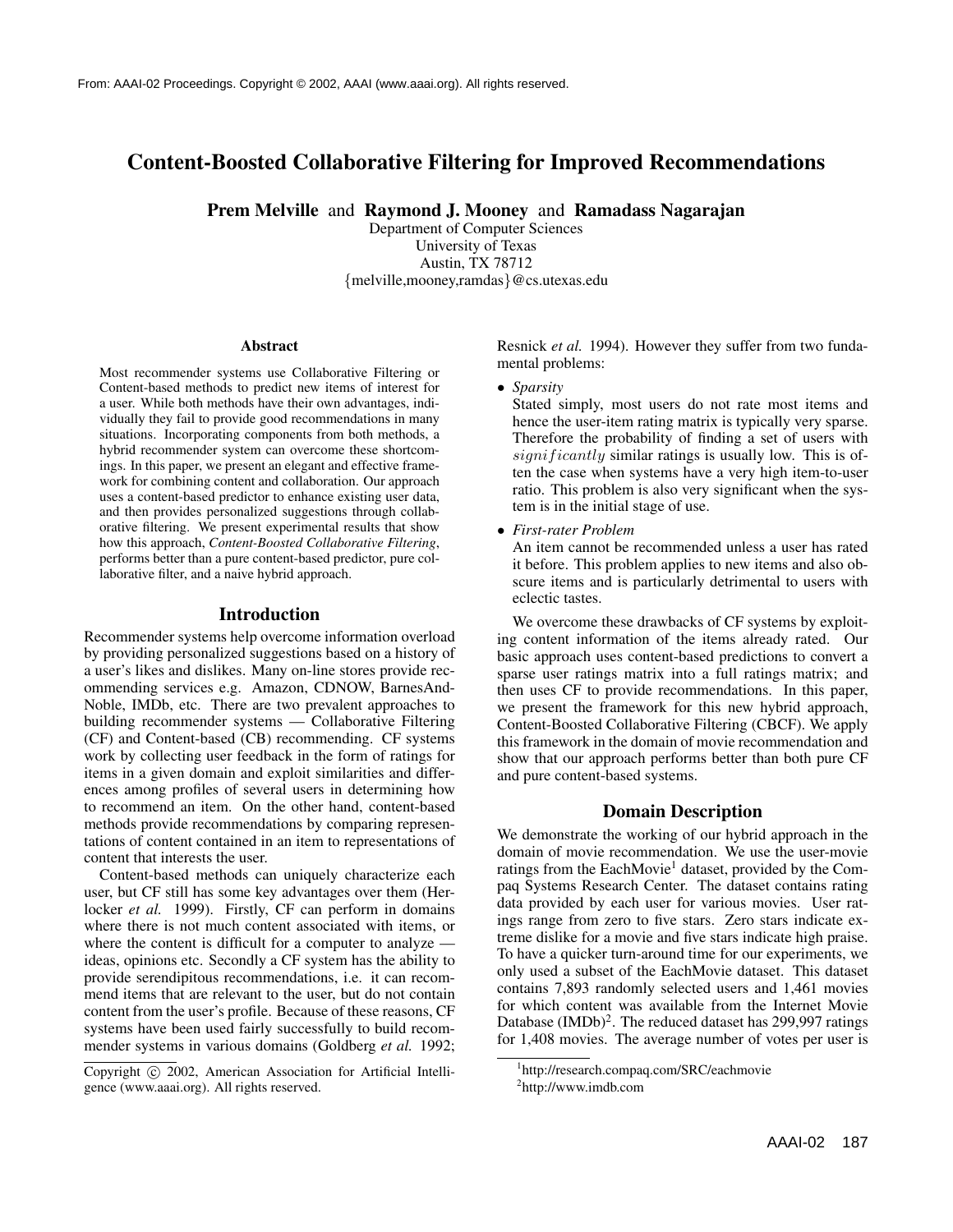approximately 38 and the sparsity of the user ratings matrix is 97.4%.

The content information for each movie was collected from IMDb using a simple crawler. The crawler follows the IMDB link provided for every movie in the EachMovie dataset and collects information from the various links off the main URL. We represent the content information of every movie as a set of slots (features). Each slot is represented simply as a bag of words. The slots we use for the Each-Movie dataset are: movie title, director, cast, genre, plot summary, plot keywords, user comments, external reviews, newsgroup reviews, and awards.

### **System Description**

The general overview of our system is shown in Figure 1. The web crawler uses the URLs provided in the EachMovie dataset to download movie content from IMDb. After appropriate preprocessing, the downloaded content is stored in the Movie Content Database. The EachMovie dataset also provides the user-ratings matrix, which is a matrix of users versus items, where each cell is the rating given by a user to an item. We will refer to each row of this matrix as a *userratings vector*. The user-ratings matrix is very sparse, since most items have not been rated by most users. The contentbased predictor is trained on each user-ratings vector and a pseudo user-ratings vector is created. A pseudo user-ratings vector contains the user's actual ratings and content-based predictions for the unrated items. All pseudo user-ratings vectors put together form the pseudo ratings matrix, which is a full matrix. Now given an active user's<sup>3</sup> ratings, predictions are made for a new item using CF on the full pseudo ratings matrix.

The following sections describe our implementation of the content-based predictor and the pure CF component; followed by the details of our hybrid approach.

### **Pure Content-based Predictor**

To provide content-based predictions we treat the prediction task as a text-categorization problem. We view movie content information as text documents, and user ratings 0-5 as one of six class labels. We implemented a bag-of-words naive Bayesian text classifier (Mitchell 1997) extended to handle a vector of bags of words; where each bag-of-words corresponds to a movie-feature (e.g. title, cast, etc.). We use the classifier to learn a user profile from a set of rated movies i.e. labeled documents. The learned profile is then used to predict the label (rating) of unrated movies. A similar approach to recommending has been used effectively in the book-recommending system LIBRA (Mooney & Roy 2000).

### **Pure Collaborative Filtering**

We implemented a pure collaborative filtering component that uses a *neighborhood-based algorithm* (Herlocker *et al.* 1999). In neighborhood-based algorithms, a subset of users are chosen based on their similarity to the active user, and a weighted combination of their ratings is used to produce



Figure 1: System Overview

predictions for the active user. The algorithm we use can be summarized in the following steps:

- 1. Weight all users with respect to similarity with the active user.
	- Similarity between users is measured as the Pearson correlation between their ratings vectors.
- 2. Select  $n$  users that have the highest similarity with the active user.
	- These users form the *neighborhood*.
- 3. Compute a prediction from a weighted combination of the selected neighbors' ratings.

In step 1, similarity between two users is computed using the Pearson correlation coefficient, defined below:

$$
P_{a,u} = \frac{\sum_{i=1}^{m} (r_{a,i} - \overline{r}_a) \times (r_{u,i} - \overline{r}_u)}{\sqrt{\sum_{i=1}^{m} (r_{a,i} - \overline{r}_a)^2 \times \sum_{i=1}^{m} (r_{u,i} - \overline{r}_u)^2}}
$$
(1)

where  $r_{a,i}$  is the rating given to item i by user a;  $\overline{r}_a$  is the mean rating given by user  $a$ ; and  $m$  is the total number of items.

In step 3, predictions are computed as the weighted average of deviations from the neighbor's mean:

$$
p_{a,i} = \overline{r}_a + \frac{\sum_{u=1}^{n} (r_{u,i} - \overline{r}_u) \times P_{a,u}}{\sum_{u=1}^{n} P_{a,u}}
$$
(2)

where  $p_{a,i}$  is the prediction for the active user a for item i;  $P_{a,u}$  is the similarity between users a and u; and n is the number of users in the neighborhood. For our experiments we used a neighborhood size of 30, based on the recommendation of (Herlocker *et al.* 1999).

It is common for the active user to have highly correlated neighbors that are based on very few co-rated (overlapping)

<sup>&</sup>lt;sup>3</sup>The active user is the user for whom predictions are being made.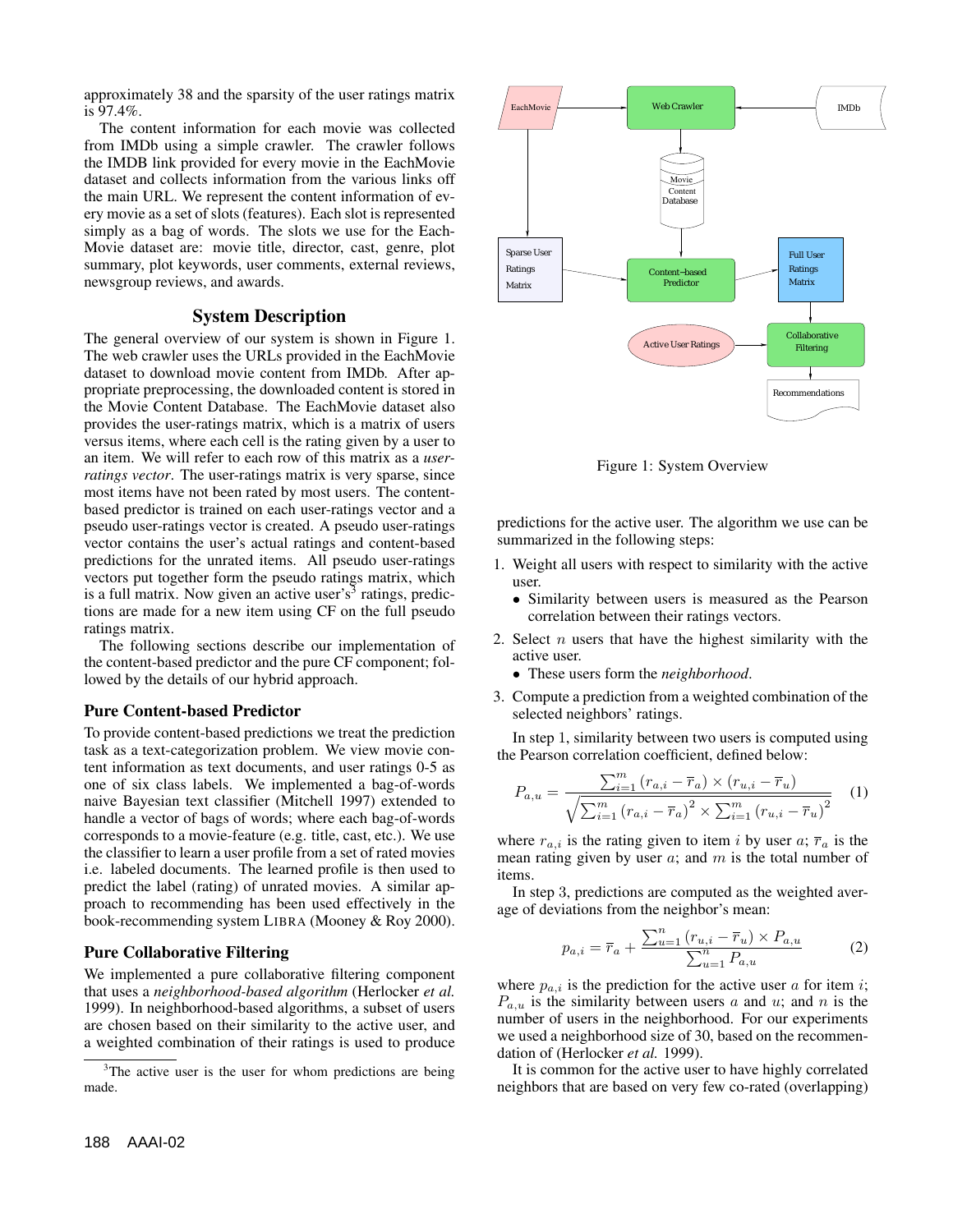items. These neighbors based on a small number of overlapping items tend to be bad predictors. To devalue the correlations based on few co-rated items, we multiply the correlation by a *Significance Weighting* factor (Herlocker *et al.* 1999). If two users have less than 50 co-rated items we multiply their correlation by a factor  $sg_{a,u} = n/50$ , where n is the number of co-rated items. If the number of overlapping items is greater than 50, then we leave the correlation unchanged i.e.  $sg_{a,u} = 1$ .

### **Content-Boosted Collaborative Filtering**

In content-boosted collaborative filtering, we first create a  $pseudo$  user-ratings vector for every user  $u$  in the database. The pseudo user-ratings vector,  $v<sub>u</sub>$ , consists of the item ratings provided by the user  $u$ , where available, and those predicted by the content-based predictor otherwise.

$$
v_{u,i} = \begin{cases} r_{u,i} : \text{ if user } u \text{ rated item } i \\ c_{u,i} : \text{otherwise} \end{cases}
$$

In the above equation  $r_{u,i}$  denotes the actual rating provided by user  $u$  for item  $i$ , while  $c_{u,i}$  is the rating predicted by the pure content-based system.

The pseudo user-ratings vectors of all users put together give the dense pseudo ratings matrix  $V$ . We now perform collaborative filtering using this dense matrix. The similarity between the active user  $a$  and another user  $u$  is computed using the Pearson correlation coefficient described in Equation 1. Instead of the original user votes, we substitute the votes provided by the pseudo user-ratings vectors  $v_a$  and  $v_u$ .

**Harmonic Mean Weighting** The accuracy of a pseudo user-ratings vector computed for a user depends on the number of movies he/she has rated. If the user rated many items, the content-based predictions are good and hence his pseudo user-ratings vector is fairly accurate. On the other hand, if the user rated only a few items, the pseudo user-ratings vector will not be as accurate. We found that inaccuracies in pseudo user-ratings vector often yielded misleadingly high correlations between the active user and other users. Hence to incorporate confidence (or the lack thereof) in our correlations, we weight them using the *Harmonic Mean weighting* factor (*HM weighting*).

$$
hm_{i,j} = \frac{2m_i m_j}{m_i + m_j}
$$
  
\n
$$
m_i = \begin{cases} \frac{n_i}{50} : \text{if } n_i < 50\\ 1 : \text{otherwise} \end{cases}
$$

In the above equation,  $n_i$  refers to the number of items that user  $i$  has rated. The harmonic mean tends to bias the weight towards the lower of the two values —  $m_i$  and  $m_j$ . Thus correlations between pseudo user-ratings with at least 50 userrated items each, will receive the highest weight, regardless of the actual number of movies each user rated. On the other hand, even if one of the pseudo user-rating vectors is based on less than 50 user-rated items, the correlation will be devalued appropriately.

The choice of the threshold 50 is based on the performance of the content-based predictor, which was evaluated using 10-fold cross-validation (Mitchell 1997). To test performance on varying amounts of training data, a learning curve was generated by testing the system after training on increasing subsets of the overall training data. We generated learning curves for 132 users who had rated more than 200 items. The points on the 132 curves were averaged to give the final learning curve. From the learning curve we noted that as the predictor is given more and more training examples the prediction performance improves, but at around 50 it begins to level off. Beyond this is the point of diminishing returns; as no matter how large the training set is, prediction accuracy improves only marginally.

To the HM weight, we add the significance weighting factor described earlier, and thus obtain the *hybrid correlation weight*  $hw_{a,u}$ .

$$
hw_{a,u} = hm_{a,u} + sg_{a,u} \tag{3}
$$

**Self Weighting** Recall that in CF, a prediction for the active user is computed as a weighted sum of the meancentered votes of the best-n neighbors of that user. In our approach, we also add the pseudo active user $<sup>4</sup>$  to the neigh-</sup> borhood. However, we may want to give the pseudo active user more importance than the other neighbors. In other words, we would like to increase the confidence we place in the pure-content predictions for the active user. We do this by incorporating a *Self Weighting* factor in the final prediction:

$$
sw_a = \begin{cases} \frac{n_a}{50} \times max : \text{if } n_a < 50\\ \max : \text{otherwise} \end{cases} \tag{4}
$$

where  $n_a$  is the number of items rated by the active user. Again, the choice of the threshold 50 is motivated by the learning curve mentioned earlier. The parameter max is an indication of the over-all confidence we have in the contentbased predictor. In our experiments, we used a value of 2 for max.

**Producing Predictions** Combining the above two weighting schemes, the final CBCF prediction for the active user  $a$ and item  $i$  is produced as follows:

$$
sw_a(c_{a,i} - \overline{v}_a) + \sum_{\substack{u=1 \ u \neq a}}^{n} hw_{a,u}P_{a,u}(v_{u,i} - \overline{v}_u)
$$

$$
p_{a,i} = \overline{v}_a + \frac{w_{a,i}^2}{\sum_{\substack{u=1 \ u \neq a}}^{n} hw_{a,u}P_{a,u}}
$$

In the above equation  $c_{a,i}$  corresponds to the pure-content predictions for the active user and item i;  $v_{u,i}$  is the pseudo user-rating for a user u and item i;  $\overline{v}_u$  is the mean over all items for that user;  $sw_a$ ,  $hw_{a,u}$  and  $P_{a,u}$  are as shown in Equations 4, 3 and 1 respectively; and  $n$  is the size of neighborhood. The denominator is a normalization factor that ensures all weights sum to one.

#### **Experimental Evaluation**

In this section we describe the experimental methodology and metrics we use to compare different prediction algorithms; and present the results of our experiments.

<sup>&</sup>lt;sup>4</sup>Pseudo active user refers to the pseudo user-ratings vector based on the active user's ratings.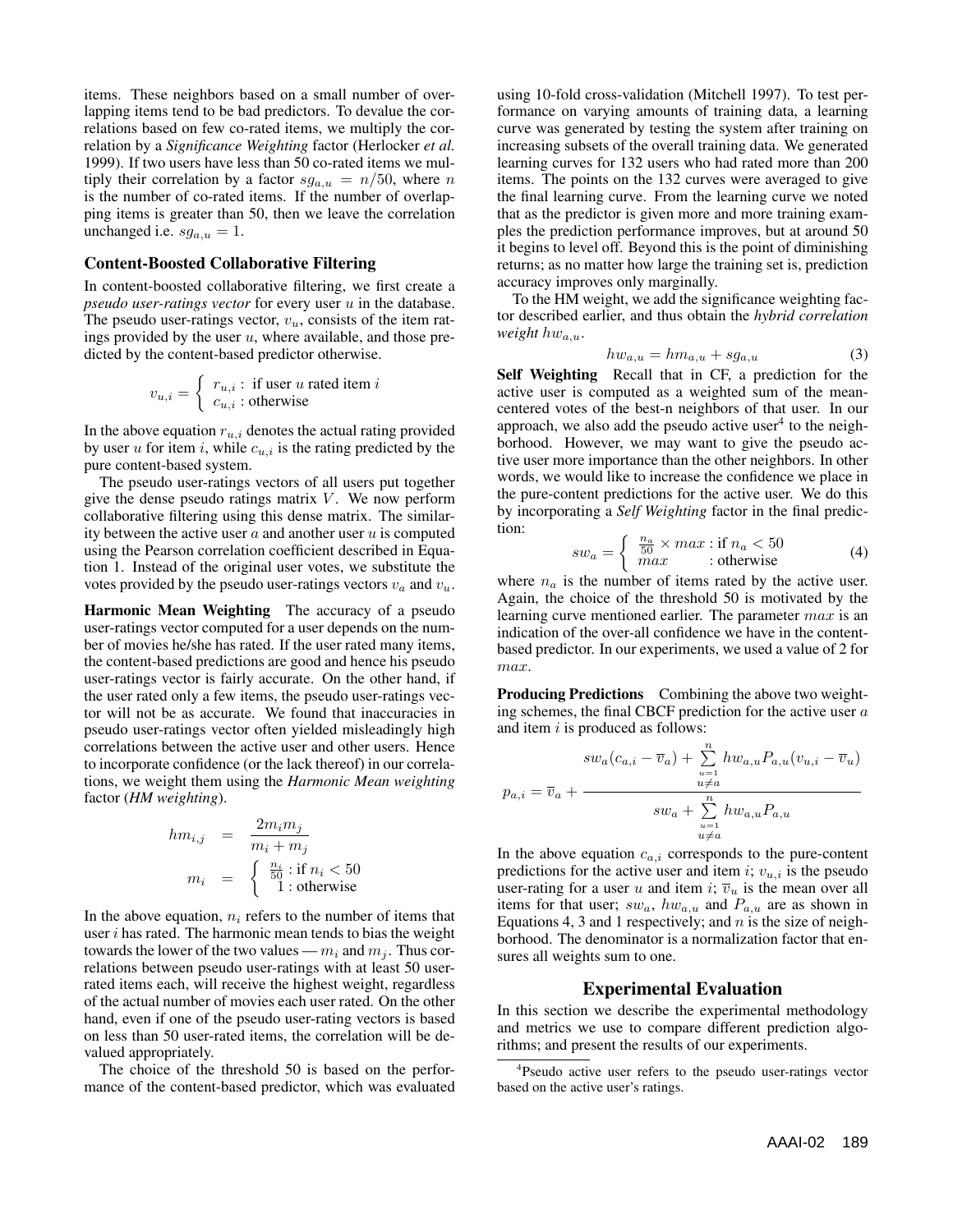## **Methodology**

We compare CBCF to a pure content-based predictor, a CF predictor, and a naive hybrid approach. The naive hybrid approach takes the average of the ratings generated by the pure content-based predictor and the pure CF predictor. For the purposes of comparison, we used a subset of the ratings data from the EachMovie data set (described earlier). Ten percent of the users were randomly selected to be the test users. From each user in the test set, ratings for 25% of items were withheld. Predictions were computed for the withheld items using each of the different predictors.

The quality of the various prediction algorithms were measured by comparing the predicted values for the withheld ratings to the actual ratings.

### **Metrics**

The metrics for evaluating the accuracy of a prediction algorithm can be divided into two main categories: *statistical accuracy metrics* and *decision-support metrics* (Herlocker *et al.* 1999). Statistical accuracy metrics evaluate the accuracy of a predictor by comparing predicted values with userprovided values. To measure statistical accuracy we use the mean absolute error (MAE) metric — defined as the average absolute difference between predicted ratings and actual ratings. In our experiments we computed the MAE on the test set for each user, and then averaged over the set of test users.

Decision-support accuracy measures how well predictions help users select *high-quality* items. We use Receiver Operating Characteristic (ROC) sensitivity to measure decision-support accuracy. A predictor can be treated as a filter, where predicting a high rating for an item is equivalent to accepting the item, and predicting a low rating is equivalent to rejecting the item. The ROC sensitivity is given by the area under the ROC curve — a curve that plots *sensitivity* versus 1-*specificity* for a predictor. Sensitivity is defined as the probability that a good item is accepted by the filter; and specificity is defined as the probability that a bad item is rejected by the filter. We consider an item *good* if the user gave it a rating of 4 or above, otherwise we consider the item *bad*. We refer to this ROC sensitivity with threshold 4 as ROC-4. ROC sensitivity ranges from 0 to 1, where 1 is ideal and 0.5 is random.

The statistical significance of any differences in performance between two predictors was evaluated using twotailed paired *t*-tests (Mitchell 1997).

### **Results**

| <b>Algorithm</b>                  | <b>MAE</b> | ROC-4  |
|-----------------------------------|------------|--------|
| Pure content-based (CB) predictor | 1.059      | 0.6376 |
| Pure CF                           | 1.002      | 0.6423 |
| Naive Hybrid                      | 1.011      | 0.6121 |
| Content-boosted CF                | 0.962      | 0.6717 |

## Table 1: Summary of Results

The results of our experiments are summarized in Table 1. As can be seen, our CBCF approach performs better than

the other algorithms on both metrics. On the MAE metric, CBCF performs 9.2% better than pure CB, 4% better than pure CF and 4.9% better than the naive hybrid. All the differences in MAE are statistically significant ( $p < 0.001$ ).

On the ROC-4, metric CBCF performs 5.4% better than pure CB, 4.6% better than pure CF and 9.7% better than the naive hybrid. This implies that our system, compared to others, does a better of job of recommending high-quality items, while reducing the probability of recommending bad items to the user.

Interestingly, *Self Weighting* did not make significant improvements to our predictions. We believe that *Self Weighting* would play a more important role if the pure CB predictor significantly outperformed CF.

# **Discussion**

In this section we explain how content-boosted collaborative filtering overcomes some of the shortcomings of pure CF; and we also discuss some ways of improving CBCF.

# **Overcoming the First-Rater Problem**

In pure CF a prediction cannot be made for an item, for the active user, unless it was previously rated by other users. However, we can make such a prediction using a contentbased predictor for the user. Using CBCF we can further improve the CB predictions by utilizing the content-based predictions of *other* users as well. If the neighbors of the active user are highly correlated to it, then their CB predictions should also be very relevant to the user. This is particularly true if neighbors have rated many more items than the active user; because their CB predictions are likely to be more accurate than the active user's. To verify this hypothesis we ran the following experiments. A set of 500 users were selected at random from the EachMovie data set. We randomly selected an item to be deleted from the user-ratings matrix. We then produced pure content-based and CBCF predictions for the users that had rated the selected item. We repeated this process for 55 items and averaged the MAE over all users and items. We found that the MAEs for the pure CB predictor and CBCF were 1.060 and 1.023 respectively; and that the difference is statistically significant ( $p < 0.001$ ). So we can conclude that using collaborative information is beneficial even if no other user has rated the item in question. In this way, CBCF solves the first-rater problem, and produces even better predictions than the content-based predictor.

# **Tackling Sparsity**

In CBCF, since we use a pseudo ratings matrix, which is a full matrix, we eliminate the root of the sparsity problem. Pseudo user-ratings vectors contain ratings for all items; and hence all users will be considered as potential neighbors. This increases the chances of finding similar users. Thus the sparsity of the user-ratings matrix affects CBCF to a smaller degree than CF. To verify this hypothesis we ran the following experiments. A set of 1000 users were selected at random from the EachMovie data set. We treated 500 of these users as test users, and produced predictions on 25% of the items they rated. We artificially increased the sparsity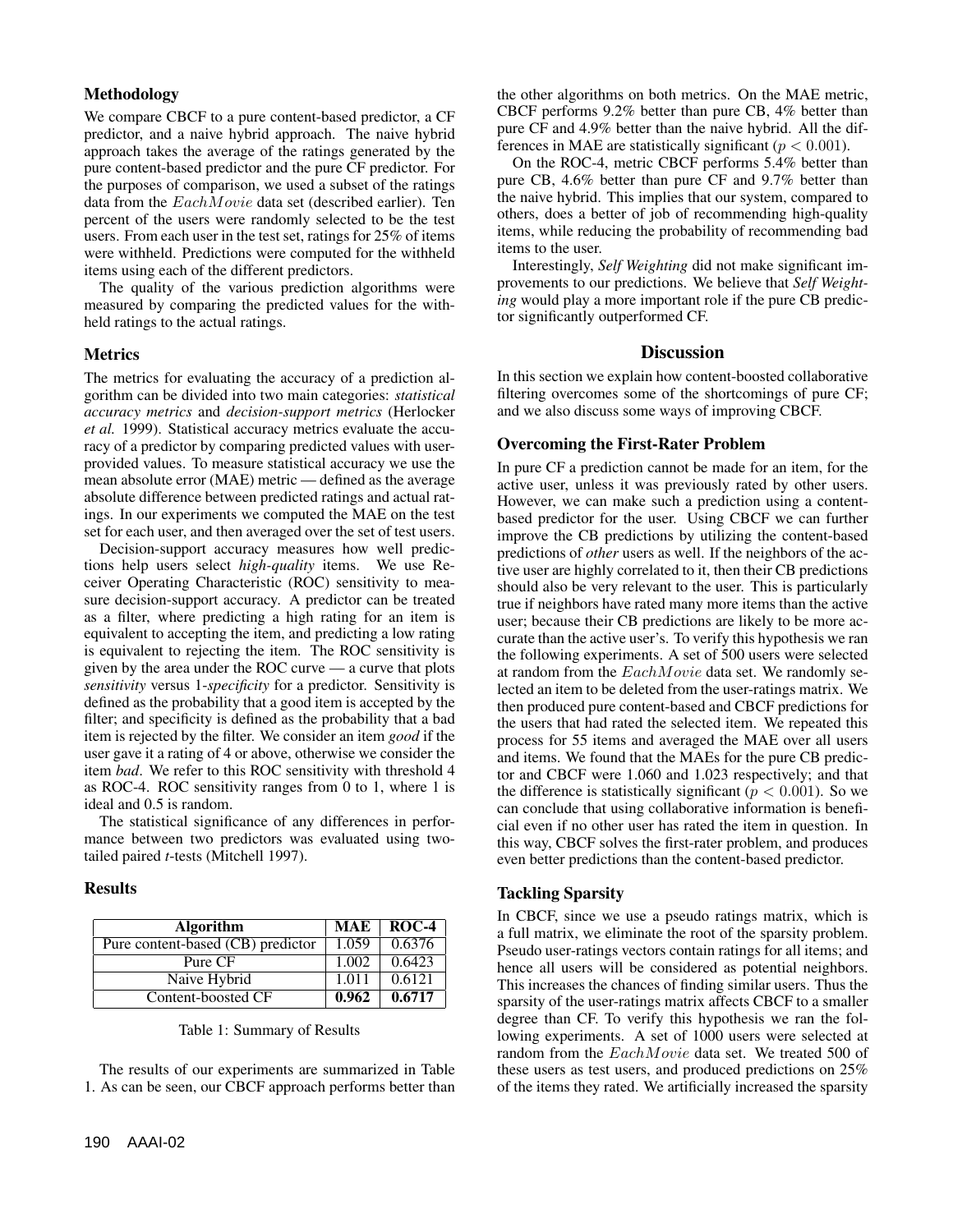

Figure 2: Effect of Sparsity on Prediction Accuracy

of the user-ratings matrix, by randomly dropping elements from the matrix. We compared the MAE of the different predictors at varying levels of sparsity. Figure 2 confirms our hypothesis that CBCF is more stable than CF with respect to sparsity. In fact, when sparsity exceeds 99%, the performance of CF drops precipitously, while CBCF is relatively unaffected. In the limit, CBCF will converge to pure content-based predictions.

#### **Finding Better Neighbors**

A crucial step in CF is the selection of a neighborhood. The neighbors of the active user entirely determine his predictions. It is therefore critical to select neighbors who are most similar to the active user. In pure CF, the neighborhood comprises of the users that have the best  $n$  correlations with the active user. The similarity between users is only determined by the ratings given to co-rated items; so items that have not been rated by both users are ignored. However, in CBCF, the similarity is based on the ratings contained in the pseudo user-ratings vectors; so users do not need to have a high overlap of co-rated items to be considered similar. Our claim is that this feature of CBCF, makes it possible to select a better, more representative neighborhood. For example, consider two users with identical tastes who have not rated any items in common. Pure collaborative filtering would not consider them similar. However, pseudo userratings vectors created using content-based predictions for the two users would be highly correlated, and therefore they would be considered neighbors. We believe that this superior selection of neighbors is one of the reasons that CBCF outperforms pure CF.

### **Improving CBCF**

Due to the nature of our hybrid approach, we believe that improving the performance of the individual components would almost certainly improve the performance of the whole system. In other words, if we improved our pure content-based predictor or the CF algorithm, we would be able to improve our system's predictions. A better contentbased predictor would mean that the pseudo ratings matrix generated would more accurately approximate the *actual* full user-ratings matrix. This in turn, would improve the chances of finding more representative neighbors. And since the final predictions in our system are based on a CF algorithm, a better CF algorithm can only improve our system's performance.

In our current implementation of the content-based predictor, we use a naive Bayesian text-classifier to learn a sixway classification task. This approach is probably not ideal, since it disregards the fact that classes represent ratings on a linear scale. This problem can be overcome by using a learning algorithm that can directly produce numerical predictions. For example, logistic regression and locally weighted regression (Duda, Hart, & Stork 2000) could be used to directly predict ratings from item content. We should be able to improve our content-based predictions using one of these approaches. In addition, the CF component in our system may be improved by using a *Clustered Pearson Predictor* (CPP) (Fisher *et al.* 2000). The CPP algorithm creates clusters of users based on k-means clustering. Collaborative predictions are made by only using the cluster centroids as potential neighbors. Fisher et al. claim that this approach is more accurate than the pure CF algorithm, with the added advantage of being more scalable.

### **Related Work**

There have been a few other attempts to combine content information with collaborative filtering. One simple approach is to allow both content-based and collaborative filtering methods to produce separate recommendations, and then to directly combine their predictions (Cotter & Smyth 2000; Claypool, Gokhale, & Miranda 1999). In another approach (Soboroff & Nicholas 1999), the *term-document matrix* is multiplied with the user-ratings matrix to produce a *contentprofile matrix*. Using Latent Semantic Indexing, a rankk approximation of the content-profile matrix is computed. Term vectors of the user's relevant documents are averaged to produce a user's profile. Now, new documents are ranked against each user's profile in the LSI space. In Pazzani's approach (1999), each user-profile is represented by a vector of weighted words derived from positive training examples using the Winnow algorithm. Predictions are made by applying CF directly to the matrix of user-profiles (as opposed to the user-ratings matrix). An alternate approach, Fab (Balabanovic & Shoham 1997), uses relevance feedback to simultaneously mold a personal filter along with a communal "topic" filter. Documents are initially ranked by the topic filter and then sent to a user's personal filter. The user's relevance feedback is used to modify both the personal filter and the originating topic filter. In another approach, Basu et al. (1998) treat recommending as a classification task. They use *Ripper*, a rule induction system, to learn a function that takes a user and movie and predicts whether the movie will be liked or disliked. They combine collaborative and content information, by creating features such as *comedies liked by user* and *users who liked movies of genre X*. Good et al. (1999) use collaborative filtering along with a number